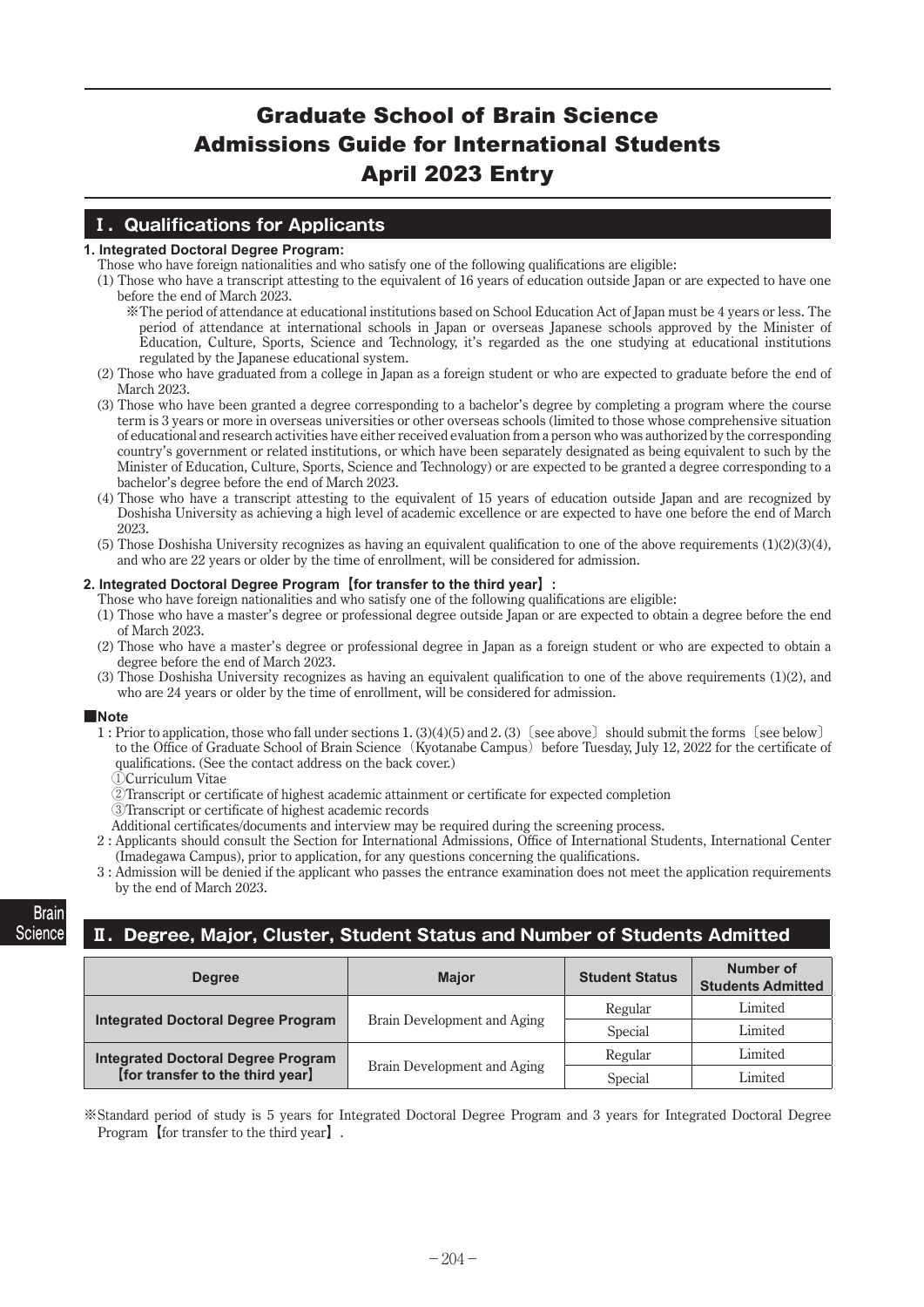The Graduate School of Brain Science offers "Doshisha University Graduate School of Brain Science Special Scholarship" to the regular students enrolled at the Graduate School of Brain Science. Eligible applicants are those who have passed the entrance examination of the Graduate School of Brain Science and are under the age of 32 (for transfer students, under the age of 34) as of April 1, 2023. All applicants who meet these requirements are eligible. For details, see "Doshisha University Graduate School of Brain Science Special Scholarship" on page 301.

## **Ⅲ.Application Schedule**

| <b>Degree</b>                                                          | <b>Admission</b><br><b>Type</b> | <b>Residence</b> | <b>Student</b><br><b>Status</b> | <b>Application</b><br><b>Period</b>           | <b>Examination</b><br>Date | <b>Notification of</b><br><b>Result</b> |
|------------------------------------------------------------------------|---------------------------------|------------------|---------------------------------|-----------------------------------------------|----------------------------|-----------------------------------------|
| Integrated Doctoral Degree Program                                     | General                         | Japan            | Regular                         | August 29 (Mon), -<br>September 5 (Mon), 2022 | October 8 (Sat),           | October 28 (Fri).                       |
| Integrated Doctoral Degree Program<br>[for transfer to the third year] | Applicants                      | Abroad           | Special                         | No later than 5:00 p.m.<br>(Japan time)       | 2022                       | 2022                                    |

# **Ⅳ.Application Procedure**

| <b>Degree</b>                                                          | <b>Admission</b><br><b>Type</b> | <b>Residence</b> | <b>Student</b><br><b>Status</b> | <b>Application Fee</b> | <b>Period for Payment</b><br>of Application Fee | <b>Application</b><br><b>Period</b>           |
|------------------------------------------------------------------------|---------------------------------|------------------|---------------------------------|------------------------|-------------------------------------------------|-----------------------------------------------|
| Integrated Doctoral Degree Program                                     | General                         | Japan            | Regular                         |                        | August 22 (Mon), -                              | August 29 (Mon), -<br>September 5 (Mon), 2022 |
| Integrated Doctoral Degree Program<br>[for transfer to the third year] | Applicants                      | Abroad           | Special                         | 15,000 yen             | September 5 (Mon),<br>2022                      | No later than 5:00 p.m.<br>(Japan time)       |

As for the payment of the Application Fees, the important notes on application documents and submission, see on page 15 to 16 and "Ⅲ. Payment of Application Fees" on page 275 to 279.

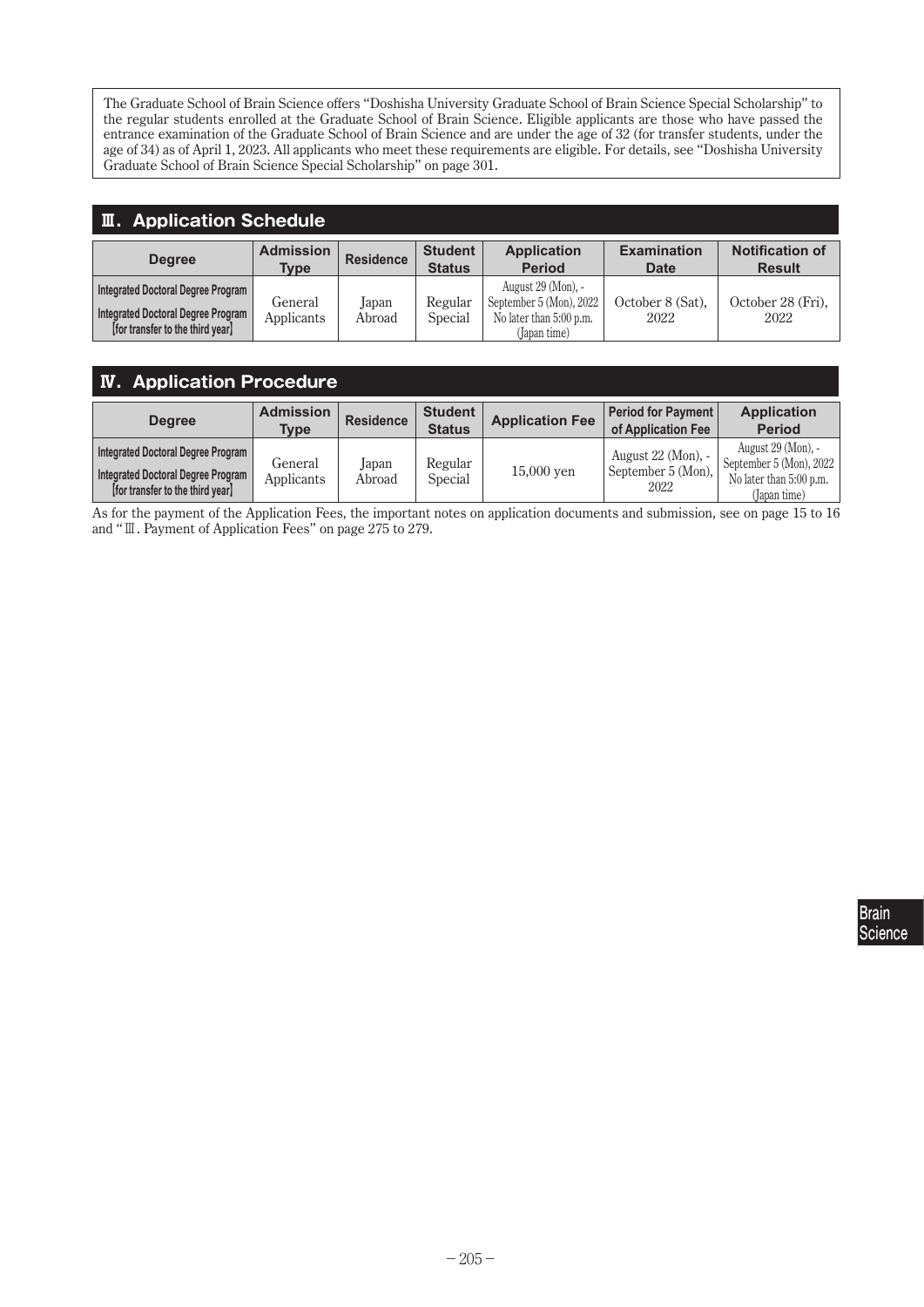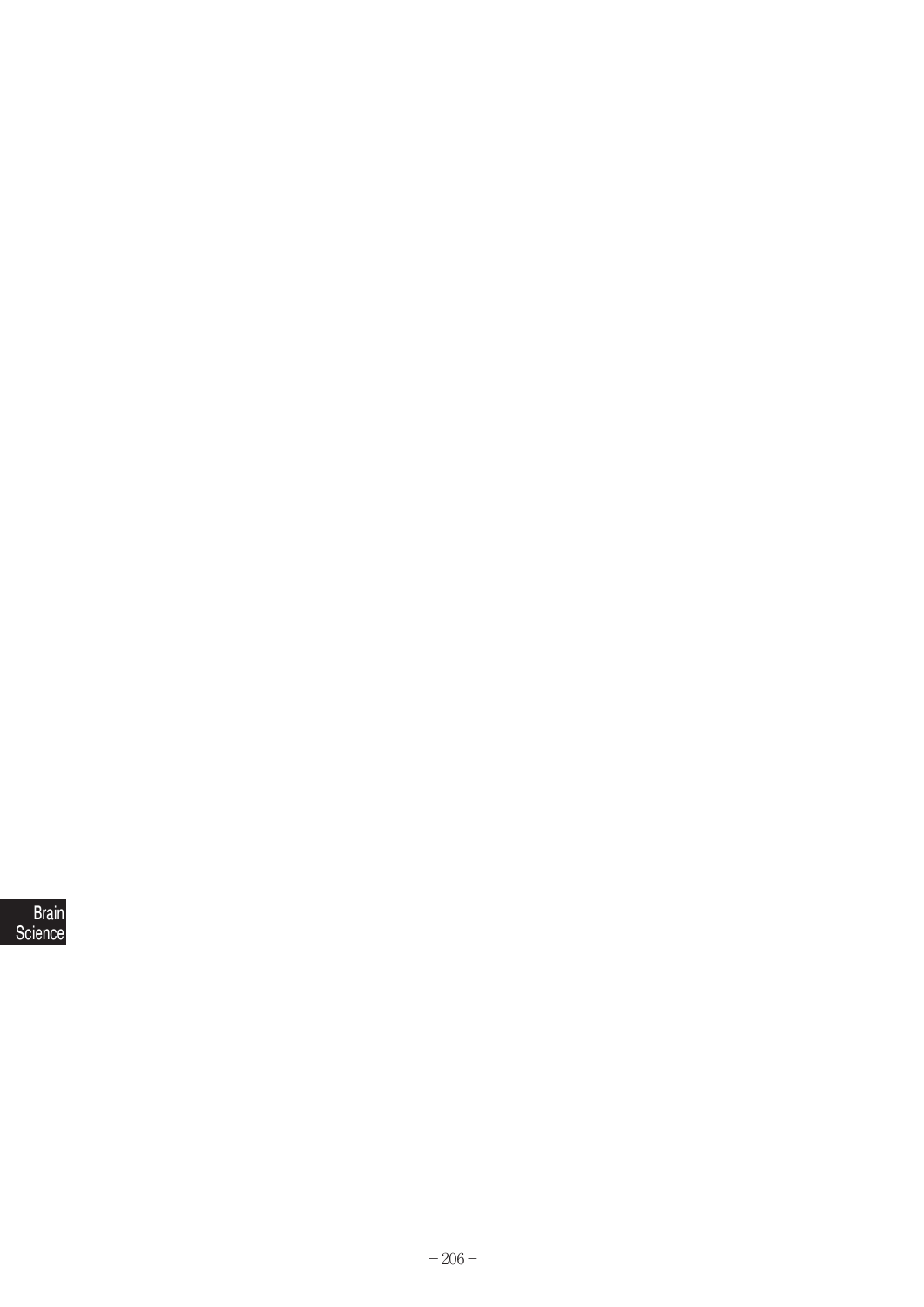# **List of Required Documents for Applicants for the Graduate School of Brain Science**

Name

Check one you are applying for

□ Integrated Doctoral Degree Program

Integrated Doctoral Degree Program

【for transfer to the third year】

Check the box  $\Box$  to confirm you have prepared all the required documents, and submit the required documents together with this checklist. Print and keep a copy of this checklist for your records as you may be inquired regarding your submission of the documents.

|                | <b>Type of Document</b>                                                                                                                                                                                                                                                                                                                                                                                                                                  | <b>Note</b>                                                                                                                                                                                                                                                                                                                                                                                                                                                                                                                                                                                                        | <b>Check</b> | For office<br>use only |
|----------------|----------------------------------------------------------------------------------------------------------------------------------------------------------------------------------------------------------------------------------------------------------------------------------------------------------------------------------------------------------------------------------------------------------------------------------------------------------|--------------------------------------------------------------------------------------------------------------------------------------------------------------------------------------------------------------------------------------------------------------------------------------------------------------------------------------------------------------------------------------------------------------------------------------------------------------------------------------------------------------------------------------------------------------------------------------------------------------------|--------------|------------------------|
| 1              | <b>Application for Admission to Doshisha</b><br>University [Form① (Provided)]                                                                                                                                                                                                                                                                                                                                                                            | Application form should be filled out by the applicant. ID photo (3cm)<br>$H \times 2.4$ cm W) must be attached.                                                                                                                                                                                                                                                                                                                                                                                                                                                                                                   |              |                        |
| $\overline{2}$ | <b>Certificate of Graduation (or Certificate</b><br>of Expected Graduation) of highest<br>academic attainment                                                                                                                                                                                                                                                                                                                                            | Original: may be returned to the applicant upon request.<br>For details, see page 15 5. Important Notes on Application Documents 3 and<br>$(4)$ .<br>*Both graduation certificate and certificate of Master's degree should be<br>submitted if both certificates are issued.                                                                                                                                                                                                                                                                                                                                       |              |                        |
| 3              | <b>Official Transcripts</b>                                                                                                                                                                                                                                                                                                                                                                                                                              | Original: may be returned to the applicant upon request.<br>For details, see page 15 5. Important Notes on Application Documents 3 and<br>(4).<br>1) Integrated Doctoral Degree Program<br>A list of all undergraduate credits obtained at the applicant's college or<br>university.<br>2) Integrated Doctoral Degree Program [for transfer to the third year]<br>A list of all previous undergraduate and graduate study credits obtained at<br>the undergraduate and graduate courses.                                                                                                                           |              |                        |
| 4              | <b>Two Letters of Recommendation</b><br>(No provided format required)                                                                                                                                                                                                                                                                                                                                                                                    | Written by a faculty or staff member of an educational or research<br>institution.<br>*MUST be sealed by a recommender.                                                                                                                                                                                                                                                                                                                                                                                                                                                                                            |              |                        |
| 5              | Research Outline (No provided format<br>required)<br>Only the applicants for transfer to the<br>third year]                                                                                                                                                                                                                                                                                                                                              | This form written either in Japanese or in English on A4-size paper (three<br>papers and write on only one side).                                                                                                                                                                                                                                                                                                                                                                                                                                                                                                  |              |                        |
| 6              | Essay<br>(No provided format required)                                                                                                                                                                                                                                                                                                                                                                                                                   | An essay written in English on A4-size paper (two one-side pages<br>maximum). The essay should include the four sections described below.<br>Section(1) reasons for applying<br>Section(2) research and study interests<br>Section(3) future career plans<br>Section(4) other aspects of your background and interests which may aid<br>our evaluation                                                                                                                                                                                                                                                             |              |                        |
| 7              | <b>Choice of Laboratory Sheet</b><br>[Form-Brain 1] (Provided)]                                                                                                                                                                                                                                                                                                                                                                                          | Applicants are required to write their first choice and second choice<br>laboratory (Applicants for transfer to the third year are required to write<br>only their first choice laboratory).<br>Inquiries regarding the field of research etc. of each laboratory should be<br>sent to the relevant laboratories prior to the application. For contact<br>information, please see the "Choice of Laboratory Sheet".                                                                                                                                                                                                |              |                        |
| 8              | Applicants residing in Japan<br>a Copy of Resident Card<br>or<br><b>Certificate of Items Stated in Resident</b><br><b>Register (Must be Original)</b><br>Applicants residing abroad<br>a Copy of Passport<br>or<br>a Copy of an official government-issued ID<br><b>Example 3. Residence [Japan or Abroad]</b><br>under   1. Application Flowchart  <br>on page 5 carefully and submit the<br>document required for the category<br>that applies to you. | Applicants residing in Japan<br>Either of the following $(1)$ or $(2)$ :<br>1) Resident Card: submit copies of both front and back of the card, in A4<br>size.<br>2 Certificate of Items Stated in Resident Register: must include nationality,<br>status of residence, period of stay and date of expiration.<br>Applicants residing abroad<br>Either of the following $\overline{1}$ or $\overline{2}$ :<br>1) Passport: submit a copy of the page, in A4 size, which includes your<br>photograph and name.<br>2 If you do not have a passport, a copy of an official government-issued ID<br>must be submitted. |              |                        |
| 9              | <b>Examination admission card</b><br>[Form(4) (Provided)]                                                                                                                                                                                                                                                                                                                                                                                                | Please fill out the examination admission card. After receipt of the<br>completed documents, an examination card with examinee's number<br>printed on it will be sent to you.                                                                                                                                                                                                                                                                                                                                                                                                                                      |              |                        |
| 10             | A Photo identification card<br>(Form4) (Provided))                                                                                                                                                                                                                                                                                                                                                                                                       | Affix photograph in space provided on photo identification card. (Photograph<br>should have been taken within 3 months prior to application and should be<br>3cm H $\times$ 2.4cm W, clearly displaying a frontal, hatless view of the upper<br>part of the body. Be sure to write your name and birth date on the back of<br>the photograph.) When your admission is permitted, the photograph will be<br>used for your student ID card, database of students admitted, etc.                                                                                                                                      |              |                        |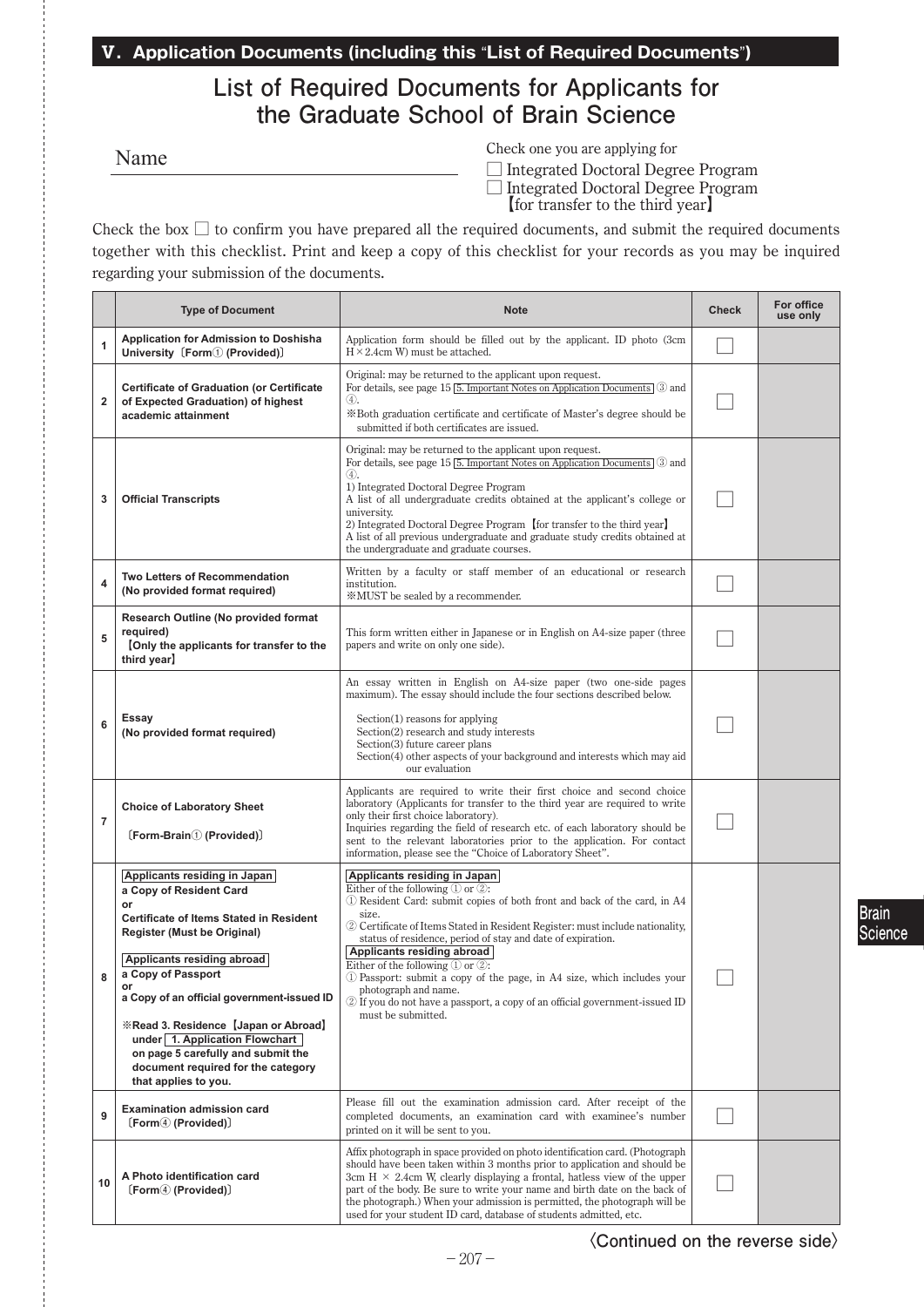Name Check one you are applying for

□ Integrated Doctoral Degree Program

□ Integrated Doctoral Degree Program 【for transfer to the third year】

**Type of Document Note Rowlands Check Check For other proposed <b>Check For other proposed in the check use only 11 Proof of Payment of Application Fee Payment by credit card** Submit a copy (A4-size or similarly sized paper) of the remittance "Result" page. **Payment at convenience store (Applicants residing in Japan only)** Paste the certificate of payment on the prescribed "Pasteboard for the Receipt of Remittance (Prescribed Form 7). **Payment by bank transfer (Applicants residing in Japan only)** The receipt of the remittance of the Application Fee (Prescribed Form  $\overline{6}$ -5) bearing the authorization of the remittance bank must be pasted onto the prescribed "Pasteboard for the Receipt of Remittance" (Prescribed Form ⑦). **Remittance from a financial institution (Applicants residing abroad only)** Submit the receipt of the remittance bearing the authorization of your remittance bank. □ **12 Mailing labels** 〔**Form⑤** (Provided) Please write your name and mailing address to receive information about **■** examination and your examination result. **13 List of Required Documents (this form)** Please confirm that you have all the application forms required, and send Please contirm that you have all the application forms required, and send<br>your application with this List of Required Documents. **Those who wish to have their original document(s) returned A request for returning original document ※No provided format required** Does your request for returning original document include 1) name of the document, 2) your name, and 3) address to which the document should be returned? ※ Documents submitted will generally not be returned to the applicant; however, document(s) that cannot be reissued, such as a diploma, may be returned. ※ We will return such document(s) only when a request for returning original document is enclosed in the application packet. □

**Brain Science**